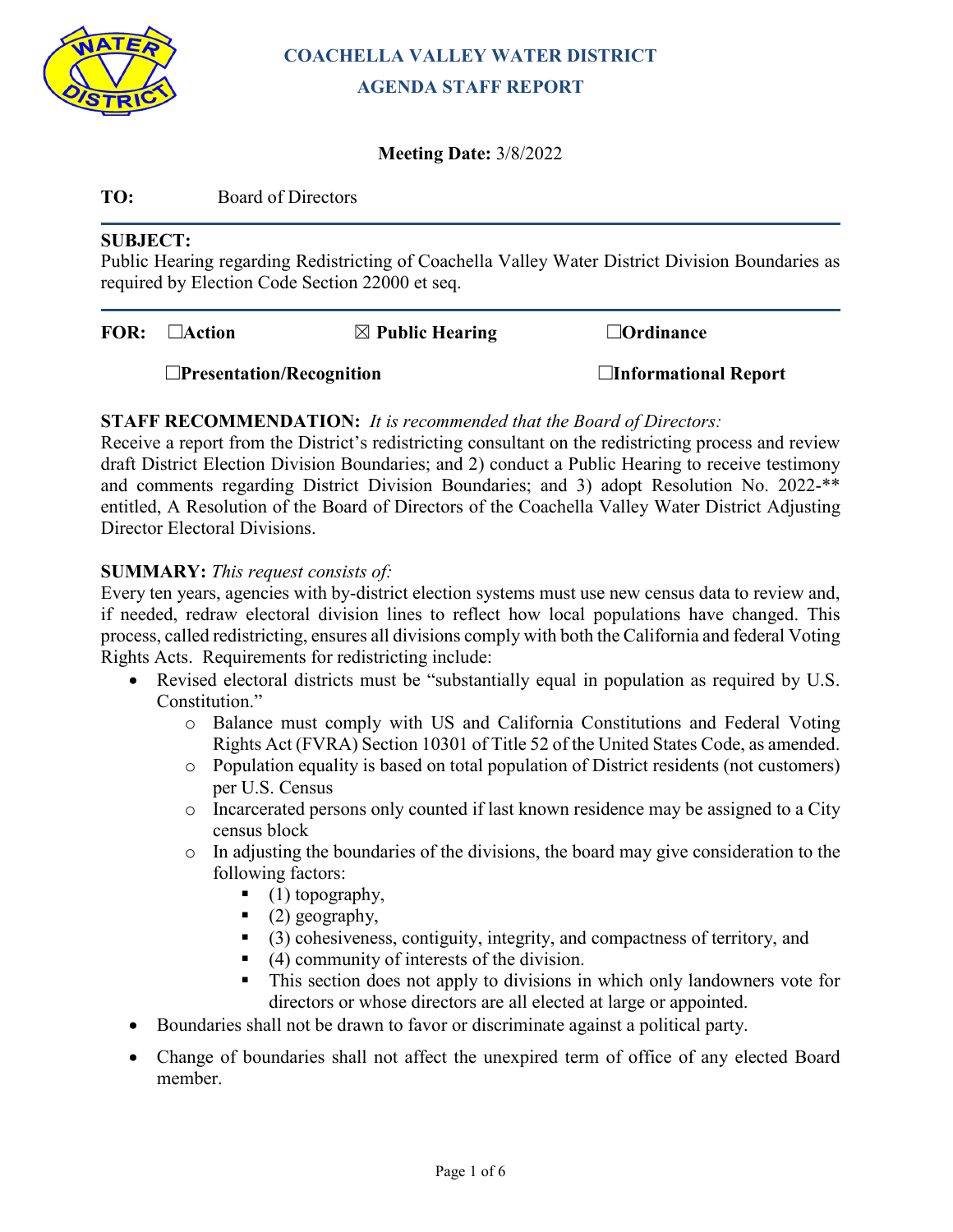

Analysis of the district's current division boundaries, adjusted for the 2020 Census data, shows the divisions are no longer population-balanced. The district's population is 355,073. The ideal division population is one-fifth of that number, or 71,015.

Determining population balance is done by measuring the spread, or deviation, between the least populated division and the greatest populated division. Deviations of 10% or less are generally considered acceptable under U.S. Supreme Court rulings on the equal population standard under the U.S. Constitution.

The current population of Division 5 is under the ideal at -6.39% while Division 4 is considerably over the ideal at 13.26%. Combined, those deviations bring the district's current total deviation to a substantial 19.65%. As such, the division boundaries must be adjusted to achieve a population balance with less than a 10% deviation.

Another consideration is the distribution of minority voters throughout the District, and whether there is a possibility of creating a majority/minority voting district as addressed in the federal Voting Rights Act. This analysis involves reviewing the ethnicity demographics from the census data, specifically citizens of voting age populations (CVAP). Upon review of the district's CVAP data, creation of a majority/minority voting district (a division in which an identified minority comprises the majority of voting age population) is possible. Currently, Divisions 4 and 5 are majority/minority Hispanic voting districts.

The District's redistricting consultant prepared two potential maps for Board consideration, which meet all of the above criteria (Attachment). The proposed maps balance the District's population while preserving the core of the existing districts. They are compact, cohesive, recognize natural geological and topographical features, and balance the population objectively. These maps were presented at the first public hearing, held January 25, 2022. At the hearing, the Board requested information regarding the number of voters moving across voting divisions, and the impact that may have on voting cycles. The results of that analysis is included in the maps summaries below. Further, an online tool for viewing the maps, with full search and other geolocation services, may be found at the following link: [VIEW MAPS ONLINE](https://protect-us.mimecast.com/s/n8mVCkRw1nIYPjQNi2WwsN?domain=google.com)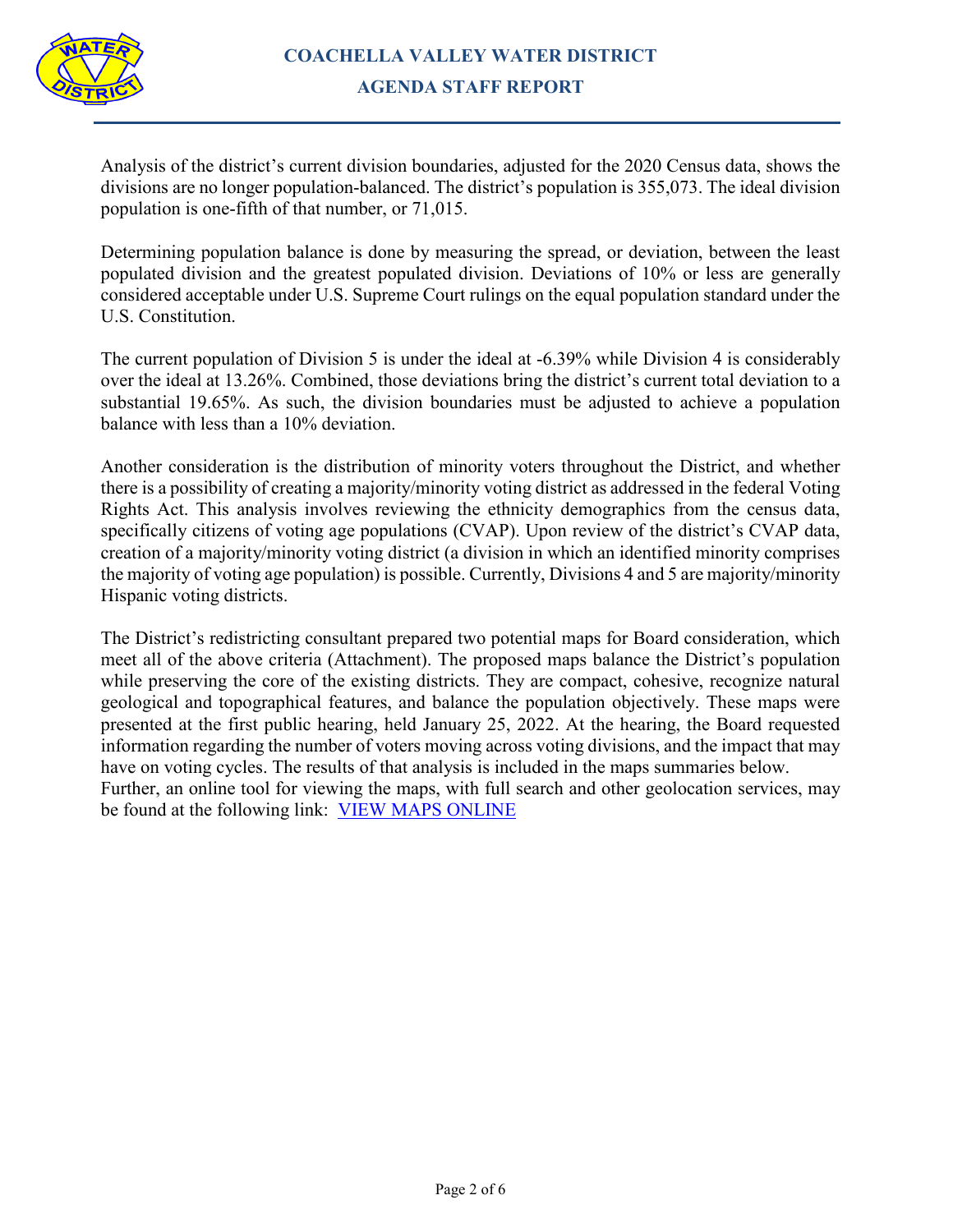

# *Map Option 1*

While retaining the core of existing divisions, the total population deviation of the proposed division boundaries is 3.21%, compared to 19.65% for the current boundary map. It creates compact voting districts, particularly with respect to Divisions 2, 3 and 4. It also preserves existing majority/minority voting districts in Divisions 4 and 5, in compliance with the U.S. Constitution and the California Elections Code. A more detailed demographic breakdown is attached to this report.

#### *Map Option 1*



Option 1 moves a total of 10,851 people between divisions, representing 3.05% of the District's population. Of that number, 6,306 are accelerated from a 2024 voting cycle to a 2022 voting cycle. Conversely, 4,545, or 1.2% of the District's population, are deferred two years, from their current voting cycle of 2022 to 2024. A complete analysis of the movement may be found in the table below.

| new districts  | orig_districts | <b>Population</b> | Impact                         |
|----------------|----------------|-------------------|--------------------------------|
| 1              |                | 68,380            | None                           |
| $\mathbf{1}$   |                | 2,528             | Acceleration from 2024 to 2022 |
| $\overline{2}$ |                | 69,894            | None                           |
| $\overline{2}$ |                |                   | None                           |
| 3              |                | 67,169            | None                           |
| 3              |                | 3,778             | Acceleration from 2024 to 2022 |
| $\overline{4}$ |                | 72,175            | None                           |
| $\overline{4}$ | 3              |                   | None                           |
| 5              |                | 66,604            | None                           |
| 5              |                | 4,545             | Deferment from 2022 to 2024    |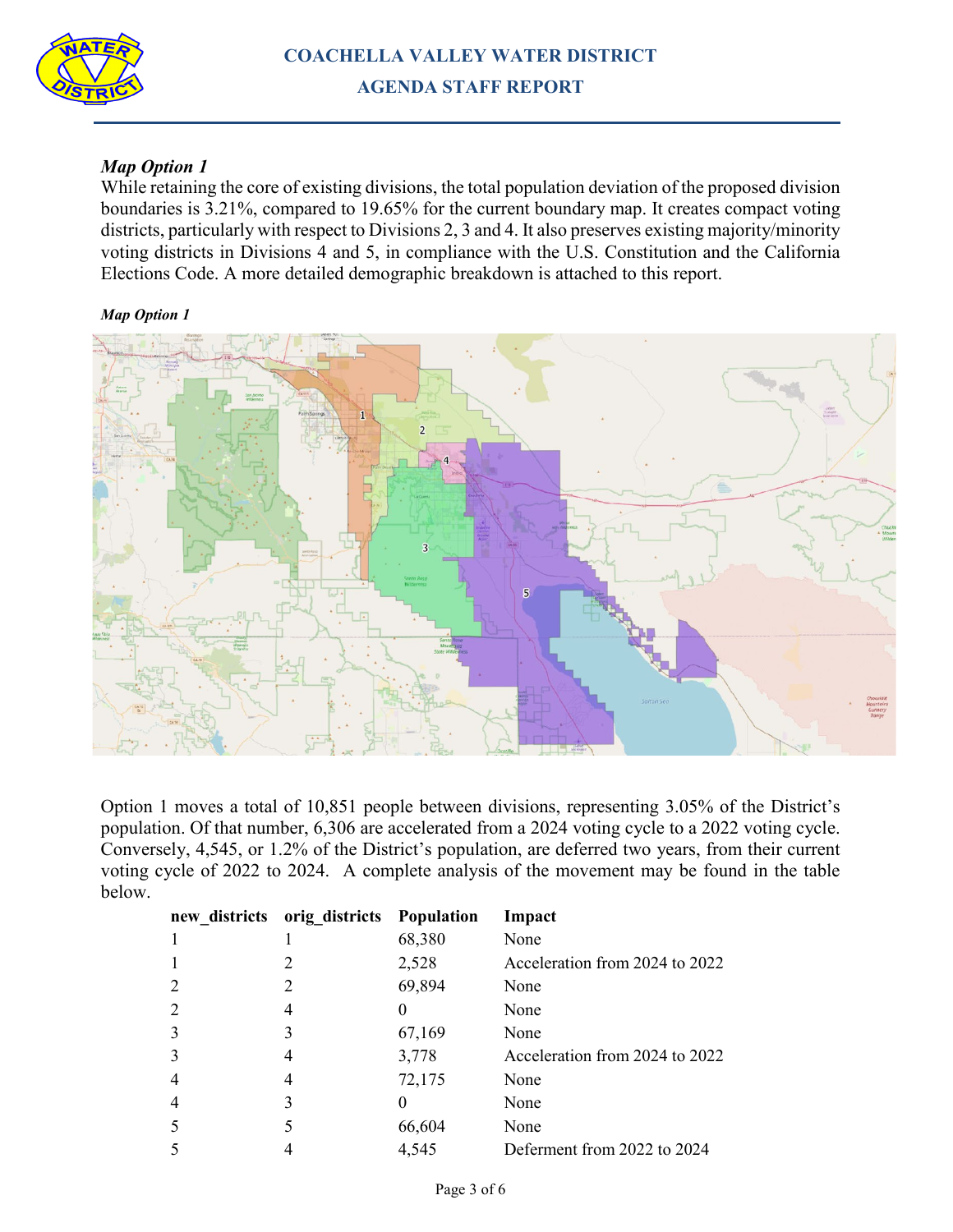

# *Map Option 2*

Map Option 2 is more closely aligned with the District's current division boundaries, and sought to balance the population with the least amount of voter shift and exhibits a population deviation of 3.45%. It creates slightly more compact voting districts with respect to Divisions 3 and 4, and retains the core of the existing divisions. Like Option 1, the proposed map also preserves existing majority/minority voting districts in Divisions 4 and 5, in compliance with the U.S. Constitution and the California Elections Code. A more detailed demographic breakdown is attached to this report.

Option 2 moves a total of 10,673 people between divisions, representing 3.00% of the District's population. Of that number, 5,260 are accelerated from a 2024 voting cycle to a 2022 voting cycle. Conversely, 4,756, or 1.33% of the District's population, are deferred two years, from their current voting cycle of 2022 to 2024. Six hundred and fifty-seven people move divisions with no change in their voting cycle. A complete analysis of the movement may be found in the table below.

| new districts  | orig_districts | Population | Impact                         |
|----------------|----------------|------------|--------------------------------|
|                |                | 68,380     | None                           |
|                | 2              | 2,528      | Acceleration from 2024 to 2022 |
| 2              | 2              | 69,894     | None                           |
| 2              | 4              | 657        | None                           |
| 3              | 3              | 67,169     | None                           |
| 3              | 4              | 2,732      | Acceleration from 2024 to 2022 |
| $\overline{4}$ | 4              | 72,353     | None                           |
| 4              | 3              | $\Omega$   | None                           |
| $\overline{4}$ |                |            | None                           |
| 5              | 5              | 66,604     | None                           |
| 5              |                | 4,756      | Deferment from 2022 to 2024    |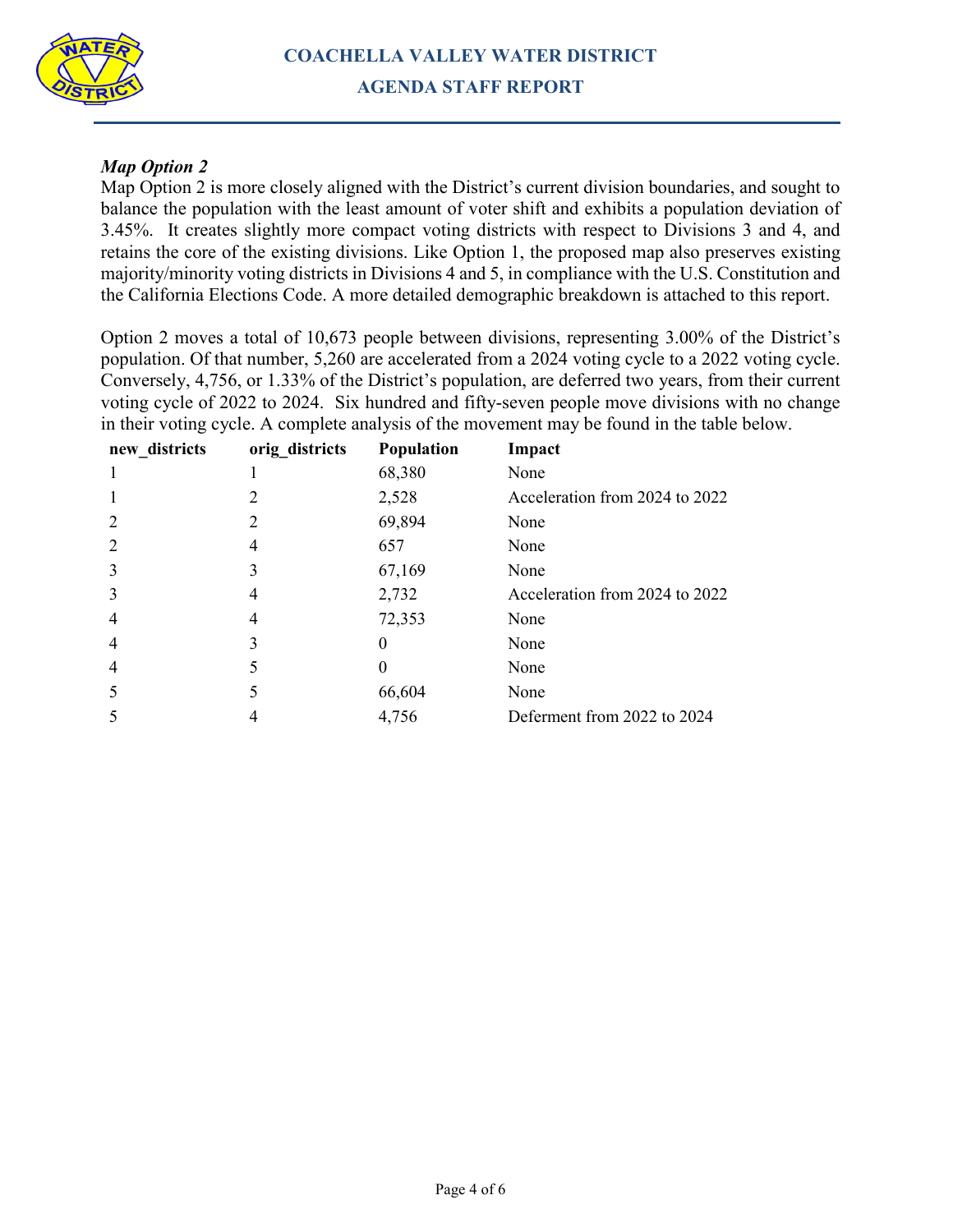

# **COACHELLA VALLEY WATER DISTRICT AGENDA STAFF REPORT**



#### *Map Option 2*

Following this hearing, the District's redistricting consultant will prepare revised map(s) if requested by the Board. Alternatively, the Board may select a preferred map and adopt a Resolution finalizing the redistricting process. Should additional public hearings be necessary to select a preferred map, they will be scheduled accordingly.

The current redistricting process for Coachella Valley Water District must be completed by April 17, 2022, in compliance with State law.

Therefore, staff requests the Board: 1) receive a report from the District's redistricting consultant on the redistricting process and review draft District Election Division Boundaries; 2) conduct a Public Hearing to receive testimony and comments regarding District Division Boundaries; and 3) adopt Resolution No. 2022-\*\* entitled, A Resolution of the Board of Directors of the Coachella Valley Water District Adjusting Director Electoral Divisions

## **FISCAL IMPACT:**

Funding for costs associated with redistricting is available within Fiscal Year 20121-2022 Administrative Operating Budget. As such, there will be no adverse impact to the budget.

# **ENVIRONMENTAL REVIEW:**

 $\boxtimes$  No, this item is not a "project" as defined by CEQA; therefore, approval does not require any CEQA action.

☐Yes, see below. N/A